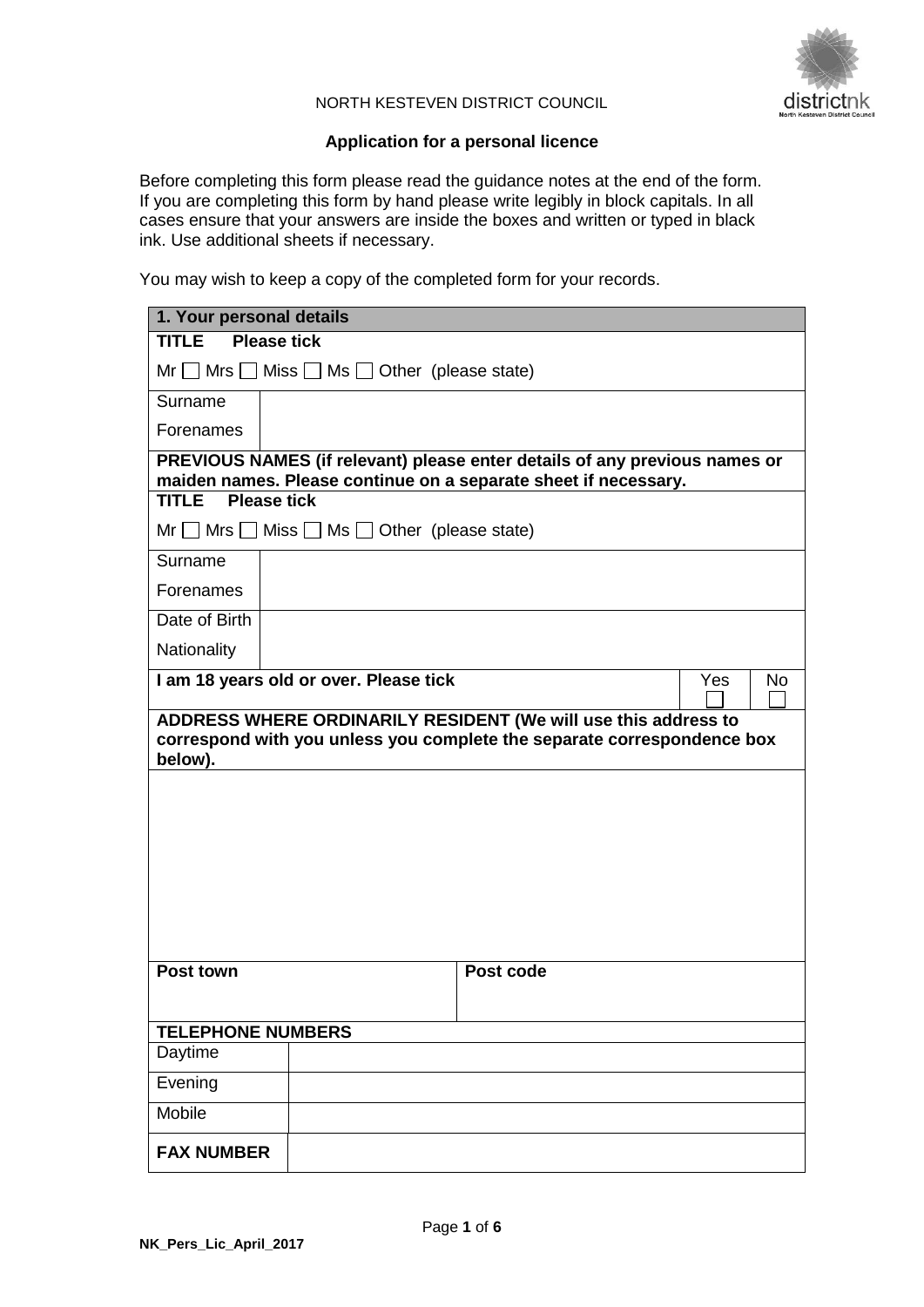|  |  | E-MAIL ADDRESS (if you would prefer us to correspond with you by e-mail) |  |  |
|--|--|--------------------------------------------------------------------------|--|--|
|--|--|--------------------------------------------------------------------------|--|--|

| the address above)                                                       |  | Address for correspondence associated with this application (if different to |  |
|--------------------------------------------------------------------------|--|------------------------------------------------------------------------------|--|
| Post town                                                                |  | Post code                                                                    |  |
| <b>TELEPHONE NUMBERS</b>                                                 |  |                                                                              |  |
| Daytime                                                                  |  |                                                                              |  |
| Evening                                                                  |  |                                                                              |  |
| Mobile                                                                   |  |                                                                              |  |
| E-MAIL ADDRESS (if you would prefer us to correspond with you by e-mail) |  |                                                                              |  |

| 2. Your licensing qualifications                                                                                                                                                                                                                                                                                                                       |  |
|--------------------------------------------------------------------------------------------------------------------------------------------------------------------------------------------------------------------------------------------------------------------------------------------------------------------------------------------------------|--|
| <b>Read Note 1</b><br><b>Please tick yes</b>                                                                                                                                                                                                                                                                                                           |  |
| Please indicate below which one of these statements applies to you:                                                                                                                                                                                                                                                                                    |  |
| 1. I hold an accredited licensing qualification                                                                                                                                                                                                                                                                                                        |  |
| 2. I hold a certified qualification                                                                                                                                                                                                                                                                                                                    |  |
| 3. I hold an equivalent qualification                                                                                                                                                                                                                                                                                                                  |  |
| 4. I am a person of prescribed description                                                                                                                                                                                                                                                                                                             |  |
| If you have ticked either of statements 1, 2 or 3 please provide details of your<br>qualification in the box below (name of qualification, date of issue, issuing body) and<br>please enclose your qualification with your application.<br>If you have ticked statement 4, please provide evidence that you are a person of<br>prescribed description. |  |
|                                                                                                                                                                                                                                                                                                                                                        |  |

٦

| 3. Previous or outstanding applications for a personal licence |                    |    |
|----------------------------------------------------------------|--------------------|----|
| Note: You may only hold one personal licence at a time.        | <b>Please tick</b> |    |
| Do you currently hold a personal licence?                      | Yes                | No |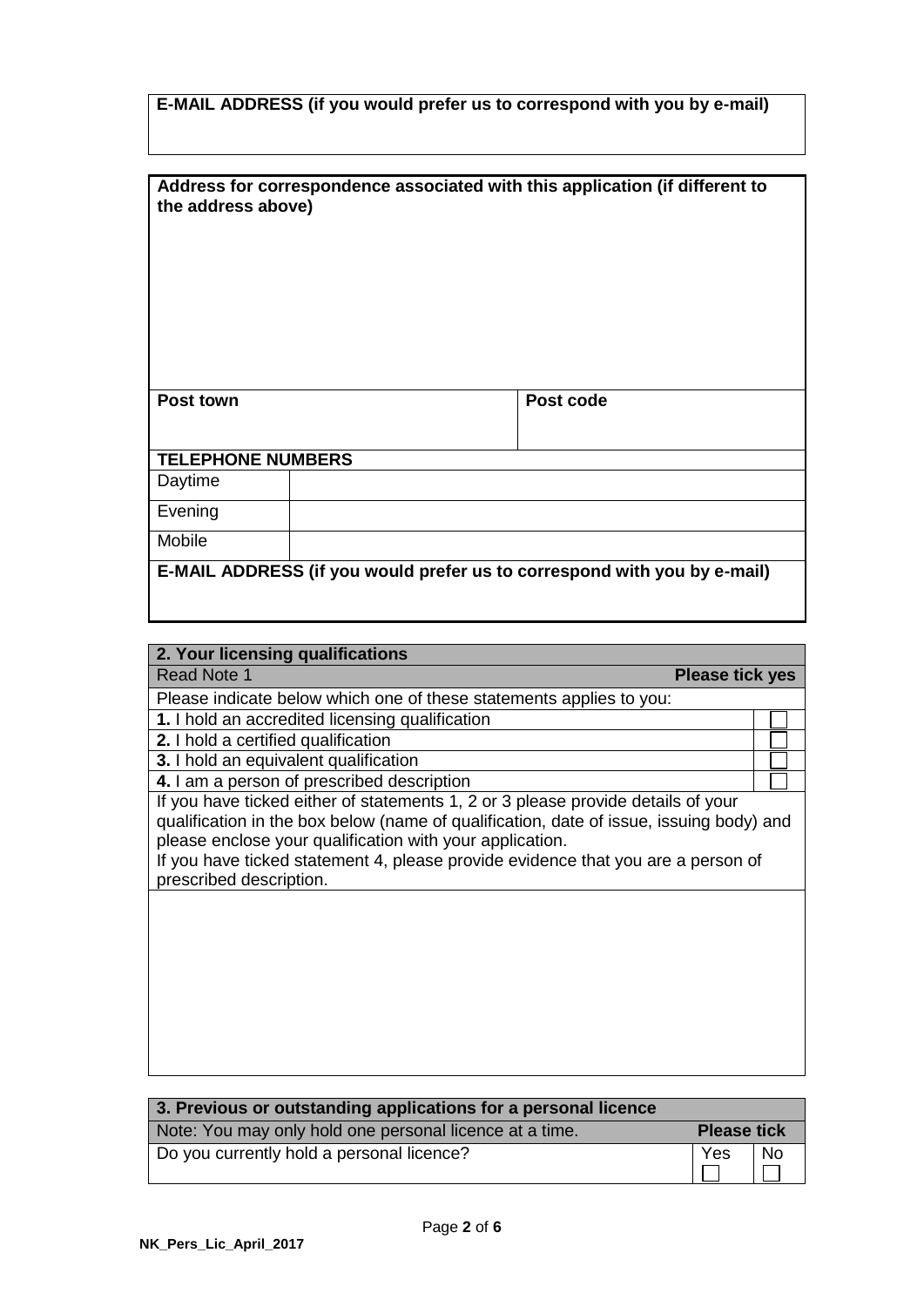| Do you currently have any outstanding applications for a personal | Yes | N <sub>0</sub> |                |
|-------------------------------------------------------------------|-----|----------------|----------------|
| licence, with this or any other licensing authority?              |     |                |                |
| Has any personal licence held by you been forfeited in the last 5 |     |                | N <sub>0</sub> |
| years?                                                            |     |                |                |
| <b>Licensing Authority</b>                                        |     |                |                |
|                                                                   |     |                |                |
|                                                                   |     |                |                |
| Licence number                                                    |     |                |                |
| Date of issue                                                     |     |                |                |
|                                                                   |     |                |                |
| Any further details                                               |     |                |                |
|                                                                   |     |                |                |
|                                                                   |     |                |                |

# **4. CHECKLIST:**

| I have<br><b>Please tick yes</b>                                                                                                                                                                                             |  |
|------------------------------------------------------------------------------------------------------------------------------------------------------------------------------------------------------------------------------|--|
| enclosed two photographs of myself, one of which is endorsed as a true<br>$\bullet$<br>likeness of me by a solicitor or notary, a person of standing in the<br>community or any individual with a professional qualification |  |
| enclosed any licensing qualification I hold or proof that I am a person of<br>$\bullet$<br>prescribed description                                                                                                            |  |
| enclosed a criminal conviction certificate or a criminal record certificate<br>$\bullet$<br>or the results of a subject access search of the police national computer<br>by the National Identification Service              |  |
| enclosed a completed disclosure of criminal convictions and declaration<br>$\bullet$<br>form (Schedule 3)                                                                                                                    |  |
| included a proof of my right to work in the United Kingdom (see note 2)<br>$\bullet$                                                                                                                                         |  |
| made or enclosed payment of the fee for the application<br>٠                                                                                                                                                                 |  |

## **5. Declaration**

**I am entitled to work in the UK and am not subject to a condition preventing me from doing work relating to the carrying on of a licensable activity. I understand that my licence will become invalid if I cease to be entitled to live and work in the UK.**

**The information contained in this form is correct to the best of my knowledge and belief.**

It is an offence knowingly or recklessly to make a false statement in or in connection with an application for the grant of a personal licence. (A person is to be treated as making a false statement if he produces, furnishes, signs or otherwise makes use of a document that contains a false statement). To do so could result in prosecution and a fine of any amount. It is an offence under section 24B of the Immigration Act 1971 to work illegally.

| <b>SIGNATURE</b> | <b>DATE</b> |  |
|------------------|-------------|--|
|                  |             |  |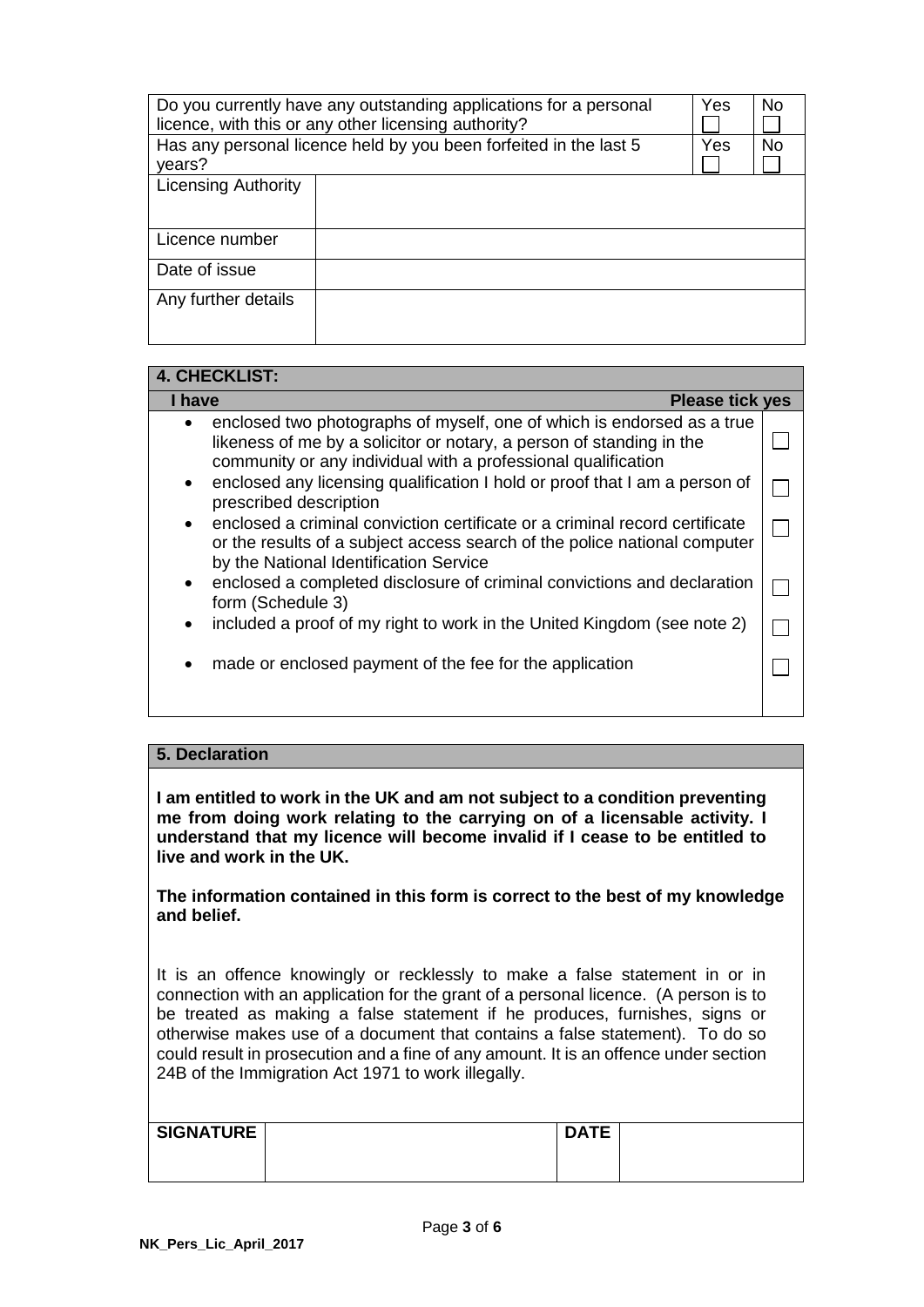## **NOTES**

Information on the Licensing Act 2003 is available on legislation.gov.uk or from your local licensing authority.

### **1. Licensing qualifications**

Licensing qualifications are dealt with in section 120(8) and (9) of the Licensing Act 2003.

#### **2. Right to work/immigration status:**

A personal licence may not be issued to an individual or an individual in a partnership which is not a limited liability partnership who is resident in the UK who:

- does not have the right to live and work in the UK; or
- is subject to a condition preventing him or her from doing work relating to the carrying on of a licensable activity.

Any personal licence issued in respect of an application made on or after 6 April 2017 will become invalid if the holder ceases to be entitled to work in the UK.

Applicants must demonstrate that they have the right to work in the UK and are not subject to a condition preventing them from doing work relating to the carrying on of a licensing activity. They do this by providing with this application copies or scanned copies of the following documents (which do not need to be certified).

#### **Documents which demonstrate entitlement to work in the UK**

- An expired or current passport showing the holder, or a person named in the passport as the child of the holder, is a British citizen or a citizen of the UK and Colonies having the right of abode in the UK [please see note below about which sections of the passport to copy].
- An expired or current passport or national identity card showing the holder, or a person named in the passport as the child of the holder, is a national of a European Economic Area country or Switzerland.
- A Registration Certificate or document certifying permanent residence issued by the Home Office to a national of a European Economic Area country or Switzerland.
- A Permanent Residence Card issued by the Home Office to the family member of a national of a European Economic Area country or Switzerland.
- A **current** Biometric Immigration Document (Biometric Residence Permit) issued by the Home Office to the holder indicating that the person named is allowed to stay indefinitely in the UK, or has no time limit on their stay in the UK.
- A **current** passport endorsed to show that the holder is exempt from immigration control, is allowed to stay indefinitely in the UK, has the right of abode in the UK, or has no time limit on their stay in the UK.
- A **current** Immigration Status Document issued by the Home Office to the holder with an endorsement indicating that the named person is allowed to stay indefinitely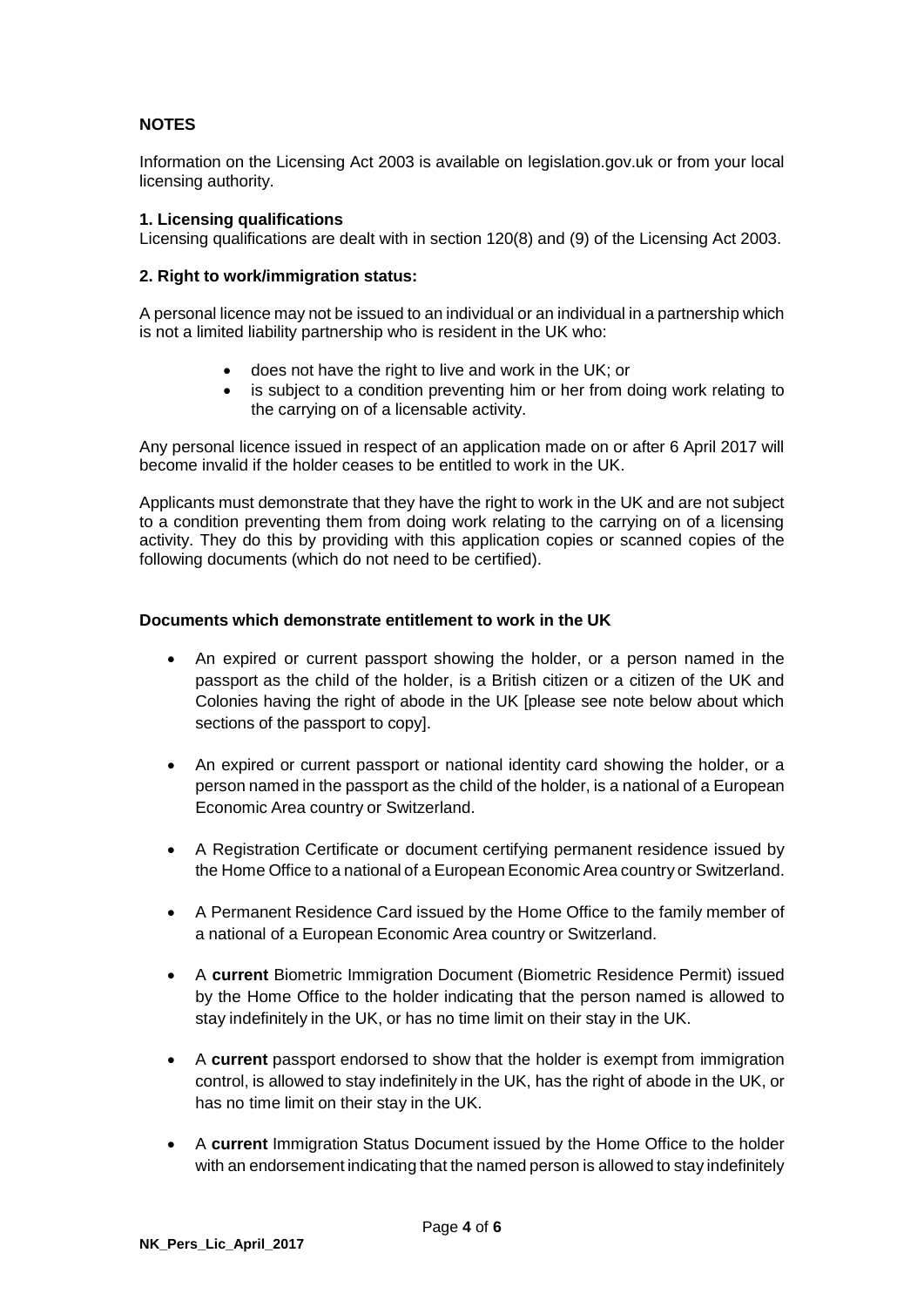in the UK or has no time limit on their stay in the UK, **when produced in combination with** an official document giving the person's permanent National Insurance number and their name issued by a Government agency or a previous employer.

- A **full** birth or adoption certificate issued in the UK which includes the name(s) of at least one of the holder's parents or adoptive parents, **when produced in combination with** an official document giving the person's permanent National Insurance number and their name issued by a Government agency or a previous employer.
- A birth or adoption certificate issued in the Channel Islands, the Isle of Man or Ireland **when produced in combination with** an official document giving the person's permanent National Insurance number and their name issued by a Government agency or a previous employer.
- A certificate of registration or naturalisation as a British citizen, **when produced in combination with** an official document giving the person's permanent National Insurance number and their name issued by a Government agency or a previous employer.
- A **current** passport endorsed to show that the holder is allowed to stay in the UK and is currently allowed to work and is not subject to a condition preventing the holder from doing work relating to the carrying on of a licensable activity.
- A **current** Biometric Immigration Document (Biometric Residence Permit) issued by the Home Office to the holder which indicates that the named person can currently stay in the UK and is allowed to work relation to the carrying on of a licensable activity.
- A **current** Residence Card issued by the Home Office to a person who is not a national of a European Economic Area state or Switzerland but who is a family member of such a national or who has derivative rights or residence.
- A **current** Immigration Status Document containing a photograph issued by the Home Office to the holder with an endorsement indicating that the named person may stay in the UK, and is allowed to work and is not subject to a condition preventing the holder from doing work relating to the carrying on of a licensable activity **when produced in combination with** an official document giving the person's permanent National Insurance number and their name issued by a Government agency or a previous employer.
- A Certificate of Application, **less than 6 months old**, issued by the Home Office under regulation 17(3) or 18A (2) of the Immigration (European Economic Area) Regulations 2006, to a person who is not a national of a European Economic Area state or Switzerland but who is a family member of such a national or who has derivative rights of residence.
- Reasonable evidence that the person has an outstanding application to vary their permission to be in the UK with the Home Office such as the Home Office acknowledgement letter or proof of postage evidence, or reasonable evidence that